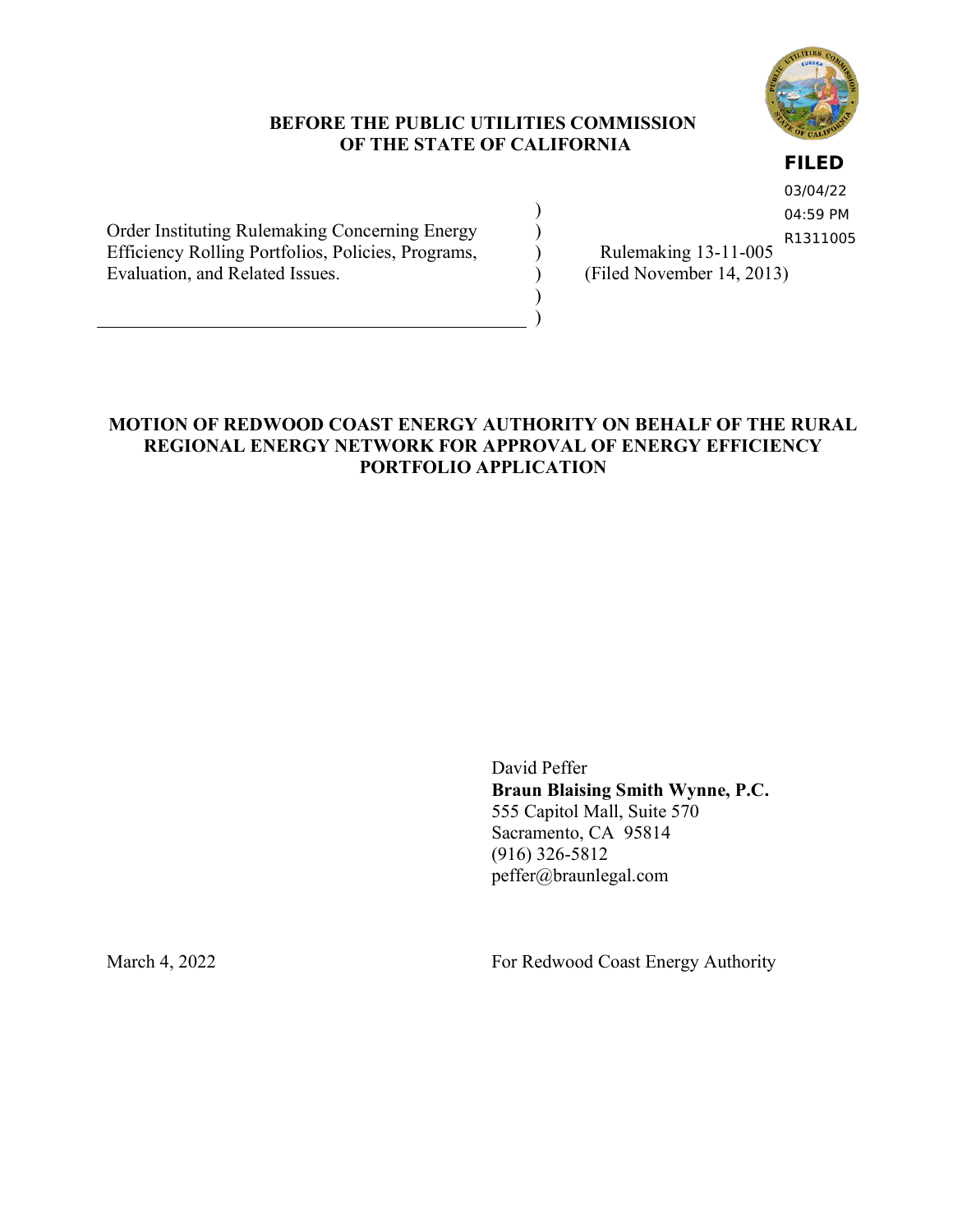#### **BEFORE THE PUBLIC UTILITIES COMMISSION OF THE STATE OF CALIFORNIA**

) ) ) ) ) )

Order Instituting Rulemaking Concerning Energy Efficiency Rolling Portfolios, Policies, Programs, Evaluation, and Related Issues.

Rulemaking 13-11-005 (Filed November 14, 2013)

# **MOTION OF REDWOOD COAST ENERGY AUTHORITY ON BEHALF OF THE RURAL REGIONAL ENERGY NETWORK FOR APPROVAL OF ENERGY EFFICIENCY PORTFOLIO APPLICATION**

Pursuant to Rule 11.1 of the California Public Utilities Commission's ("Commission") Rules of Practice and Procedure, and in accordance with the requirements and process set forth in Decision ("D.") 19-12-021, D.12-11-015, and related Decisions, Redwood Coast Energy Authority ("RCEA"), on behalf of the Rural Regional Energy Network ("RuralREN") and the RuralREN Partners,<sup>1</sup> hereby submits the following *Motion For Approval of Energy Efficiency Portfolio Applicatio* ("<u>Motion</u>"). Through this Motion, RCEA requests Commission approval of the RuralREN Energy Efficiency Business Plan ("Business Plan"), RuralREN's proposed Program Portfolio ("Portfolio"), budget, and associated supporting documents (together, the "Portfolio Application"). As set forth below, the Portfolio Application satisfies the procedural and substantive requirements for the formation of a new Regional Energy Network ("REN") and is both reasonable and consistent with the Commission's policy goals. As such, RCEA requests that the Commission approve the Portfolio Application in its entirety and authorize RuralREN to begin offering its Portfolio of Energy Efficiency ("EE") programs within its proposed service area in 2023, at the requested funding levels.

<sup>1</sup> The RuralREN Partners consist of RCEA, the Association of Monterey Bay Area Governments, the County of San Luis Obispo, the High Sierra Energy Foundation, the San Joaquin Clean Energy Organization, and the Sierra Business Council.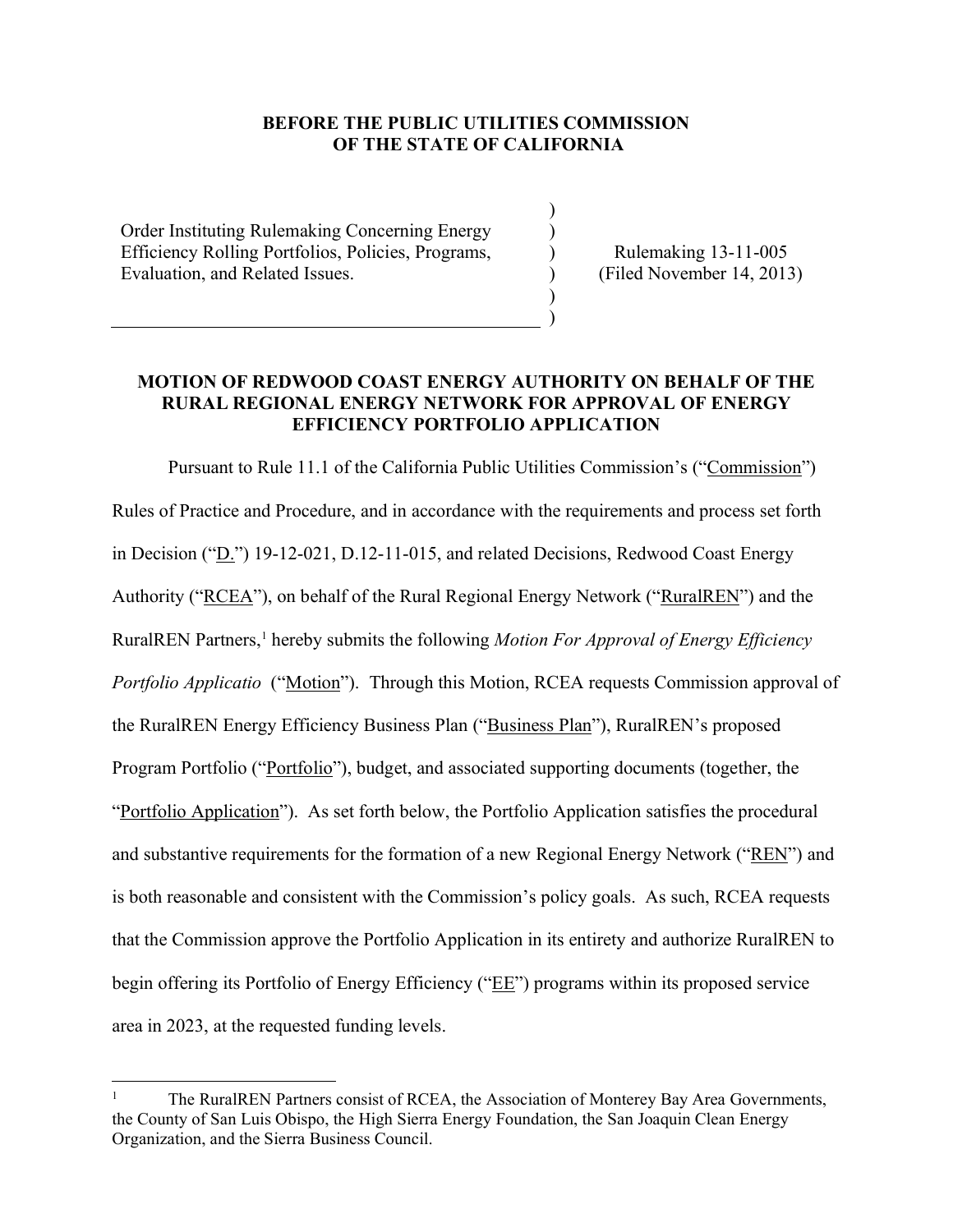RCEA is submitting this Motion in accordance with the process set forth in Ordering Paragraph ("OP") 2 of D.19-12-021. OP 2 sets forth the Commission's process for submitting new REN proposals stating, in relevant part: "a proposal for a new regional energy network… may be brought to the Commission at any time via a motion in the open energy efficiency rulemaking."<sup>2</sup> In accordance with this process, RCEA is submitting the Portfolio Application through the instant Motion submitted in the current EE rulemaking, rather than filing a new application as D.21-05-031 requires for "all current energy efficiency program administrators."<sup>3</sup>

RCEA has, however, made every effort to align its Portfolio Application with the requirements and timing of the Commission's established rolling portfolio process, as most recently updated in D.21-05-031. This includes:

- Submitting the RuralREN Motion and Portfolio Application on the same deadline that existing Program Administrators' (" $\underline{PA}$ ") Applications are due.
- Providing a Business Plan, Portfolio Plan, and tables developed using the Energy Division's templates adopted in accordance with D.21-05-031.
- Complying with the program segmentation and other substantive program requirements adopted in D.21-05-031.

Included as Attachment A to this Motion, RCEA is providing a Notice of Availability (" $NOA$ ") that provides a web link to a site where the following RuralREN Portfolio Application documents can be accessed:

- *Energy Efficiency Portfolio Application of the RuralREN*, a .pdf document which includes:
	- o Executive Summary of RuralREN's Proposal

 $\frac{2}{3}$  At 88 (OP 2).

D.21-05-031 at 81-82 (OP 5).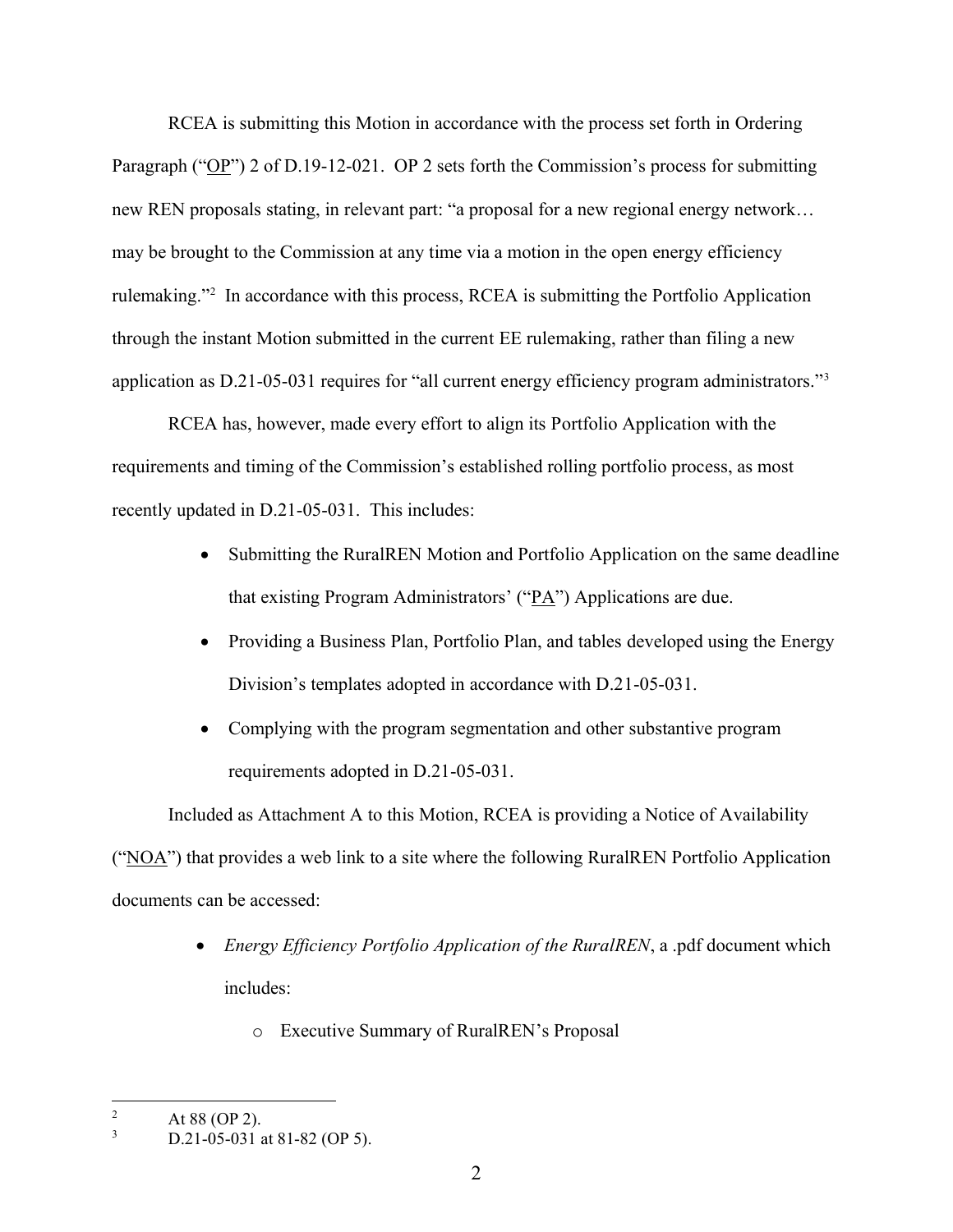- o Exhibit 1: RuralREN's Strategic Business Plan
- o Exhibit 2: RuralREN's 2023-2027 Portfolio Plan
- o Exhibit 3: Appendices
	- Appendix A: Letters of Commitment to Cooperate
	- Appendix B: Letters of Support
	- Appendix C: Stakeholder Feedback
	- **•** Appendix D: Presentation to CAEECC  $\&$  Stakeholders
	- Appendix E: Figures, Tables, and Photos
- *Exhibit 4*, a separate .pdf document that includes the Energy Division's template tables.

# **I. D.19-12-021 MOTION REQUIREMENTS**

RCEA respectfully requests that the Commission authorize RuralREN to provide EE service as a new REN. In OP 2 of D.19-12-021 the Commission set forth the required elements that must be included in a motion to form a new REN. The motion must:<sup>4</sup>

- 1. Provide a description of the REN's new and unique value to contribute to California's energy, climate, and/or equity goals.
- 2. Provide a detailed description of the new REN's proposed governance structure and demonstrate that the REN represents more than one government entity.

In addition, the motion must provide the following documentation:

- 1. A business plan proposal that has been presented to at least one meeting of the California Energy Efficiency Coordinating Committee ("CAEECC").
- 2. A "letter of commitment to cooperate" from each existing PA with whom the new REN's proposed activities will overlap.

<sup>4</sup> D.19-12-021 at 88-89 (OP 2).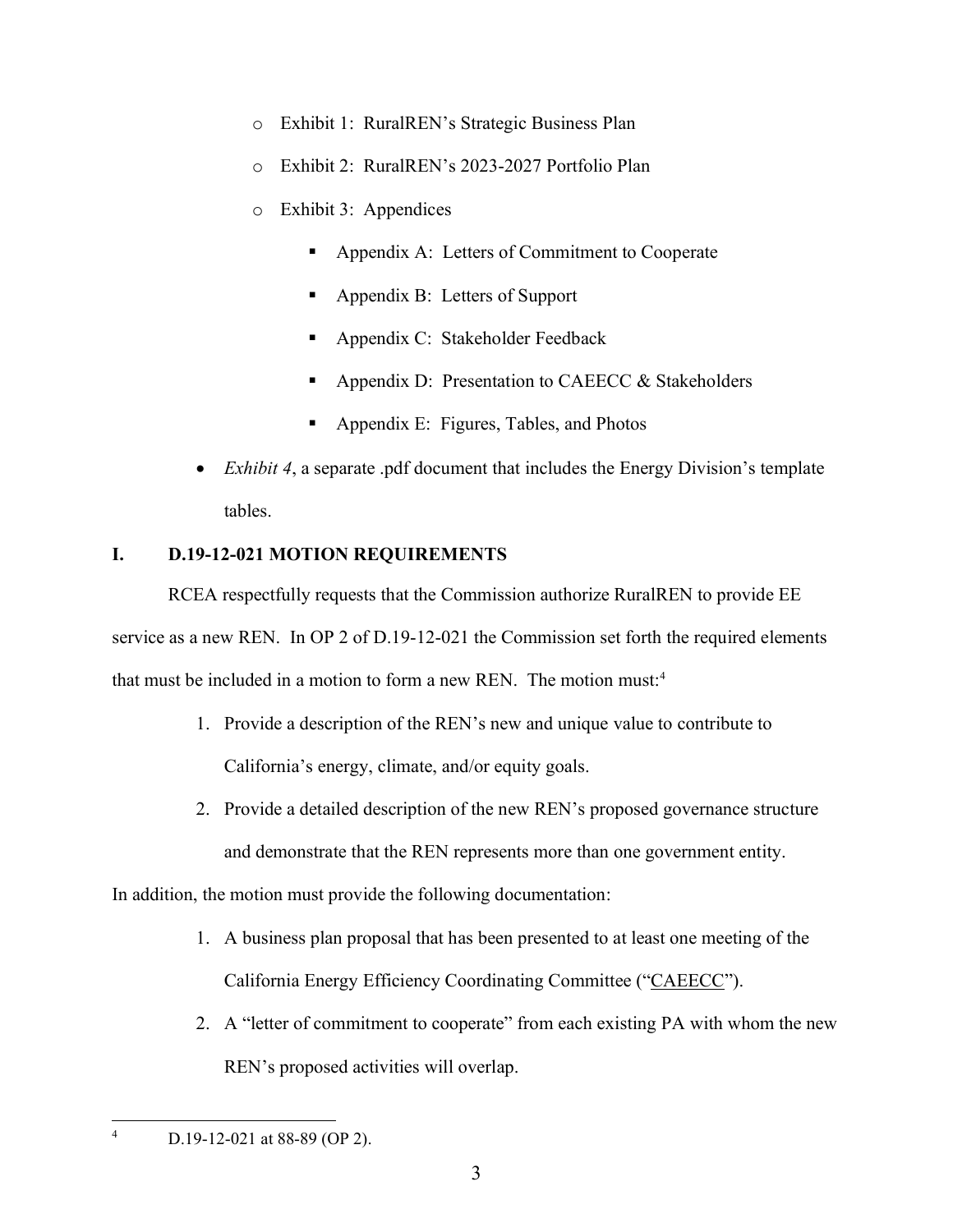- 3. A written summary of feedback received from the CAEECC meeting and any other stakeholder input, along with the response or changes that were made as a result of the input.
- 4. A proposed set of energy savings targets.
- 5. A proposed set of goals and metrics.
- 6. An estimate of benefits and costs according to the Total Resource Cost and Program Administrator Cost tests.

Together, this Motion and the RuralREN Portfolio Application satisfy each of these requirements.

# **A. RuralREN Will Provide New And Unique Contributions To California's Energy, Climate, And Equity Goals**

As discussed in detail in RuralREN's Portfolio Application,<sup>5</sup> RuralREN will provide a new and unique contribution to current efforts to achieve California's energy, climate, and equity goals. RuralREN will be an equity-focused REN that addresses the specific needs of rural communities by offering EE programs that "fill the gaps" left when existing EE programs don't fully reach rural communities or aren't tailored to meet the specific needs of rural communities. Historically, cost-effectiveness requirements have been a significant hurdle to EE program enactment in rural areas. Communities and customers in the RuralREN Area have received fewer economic benefits from Commission EE programs than their counterparts in urban areas. Many regions within the RuralREN Area have among the lowest EE program participation rate in California, receiving less than \$5,000 per 1,000 people, the lowest 20% in the state. 6 RuralREN seeks to address this equity and access issue, while also addressing some of the key

 $\frac{5}{6}$  Portfolio Application (Executive Summary) at 3-15.

Portfolio Application, Exhibit 1 (Business Plan) at 33.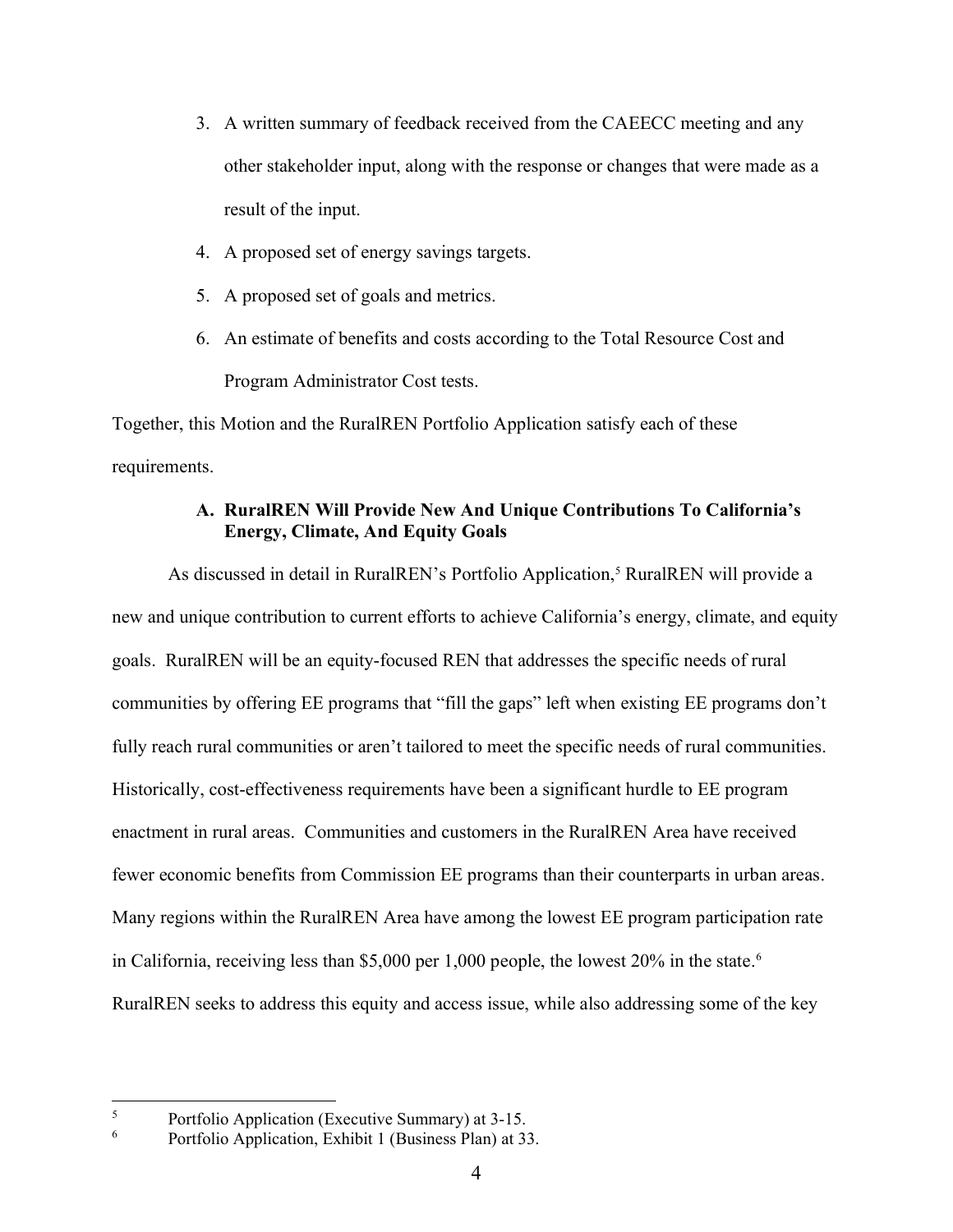challenges faced by the RuralREN Communities – vulnerability to climate change impacts, equity and underdevelopment issues, and geographic barriers to program implementation.

Many of the RuralREN Communities are particularly vulnerable to the immediate and long-term impacts of climate change, including weather and temperature extremes, increased wildfire risks, drought impacts, sea-level rise, and coastal erosion, among others. For instance, many of the RuralREN Communities are particularly vulnerable to increased wildfire threat driven, in part, by climate change. $<sup>7</sup>$ </sup>

Many of the RuralREN Communities face significant equity and development challenges. The equity differences between the RuralREN Communities and the rest of California are stark. For instance, the median household income for the RuralREN Area is \$62,171, while for the rest of California the median household income is \$80,799.<sup>8</sup> Over 16% of RuralREN's residents fall below the federal poverty level.<sup>9</sup> 27% of California's probation caseload falls within the RuralREN Area, even though the RuralREN has only 17.7% of the State's population. Roughly 20% of California's disadvantaged communities are in the RuralREN area. Over 90% of the RuralREN Counties meet the statutory definition of "low-income communities."<sup>10</sup>

Many of the RuralREN Communities' large land areas and low population density make many efforts to address climate change and underdevelopment significantly more difficult and less efficient. EE programs in rural areas are often significantly more costly and work-intensive on a per-customer basis, due to increased transport and travel costs to serve far-flung customers, the increased difficulty of targeted outreach efforts, and other factors. These increased costs make it more difficult to offer rural-targeted EE programs that meet the Commission's EE cost

<sup>7</sup> Portfolio Application, Exhibit 1 (Business Plan) at 38-40.

<sup>8</sup> Id. at 32.

<sup>9</sup> Id.

 $10$  Id at 23.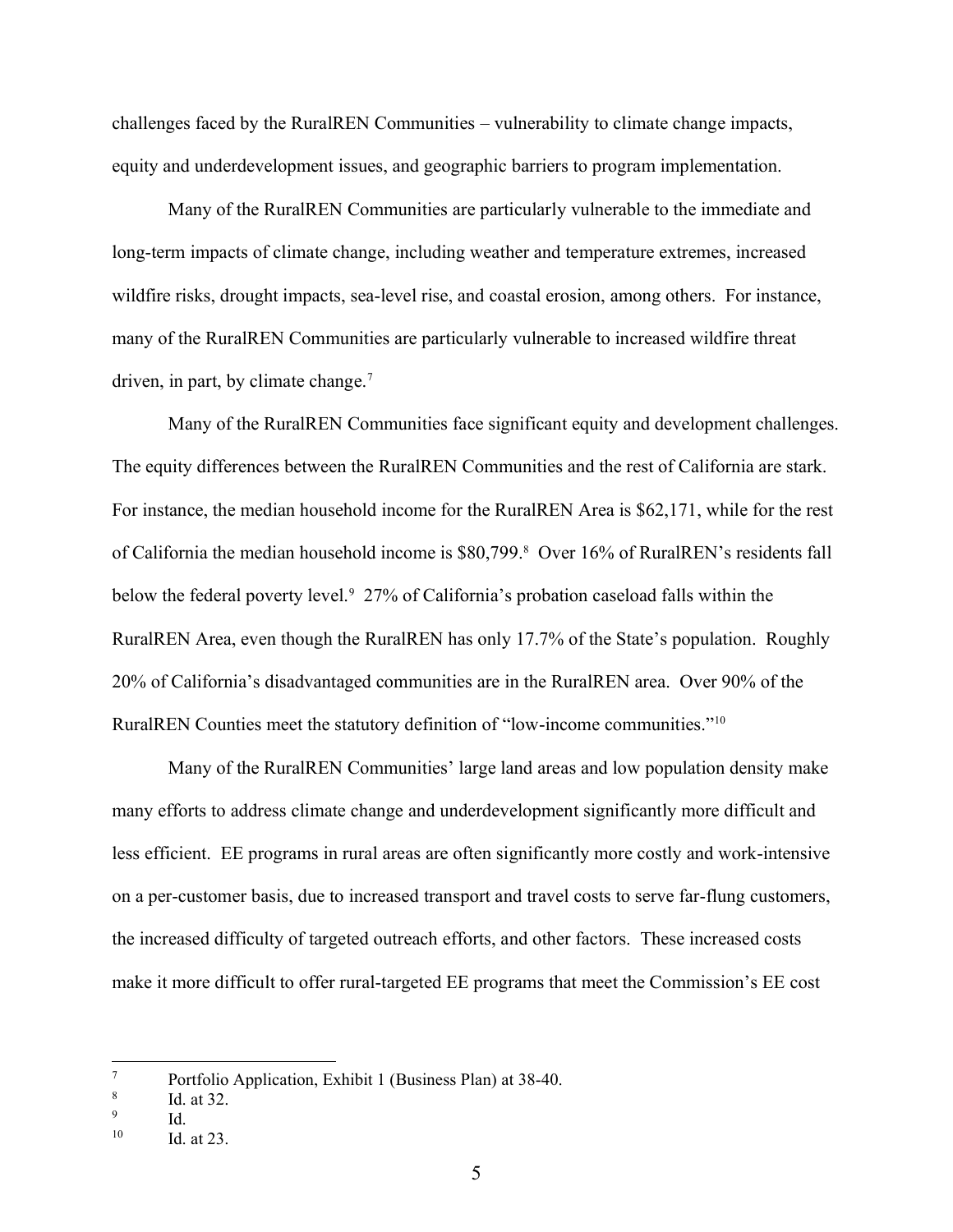effectiveness requirements. This access problem is exacerbated by rural areas' lack of local firms and qualified professionals that can execute EE projects in their communities. The current Investor Owned Utilities' ("IOU") Trade Professionals Lists in RuralREN's rural regions include very few qualified firms – out of 154 firms listed, only 15 provide service to the RuralREN Area.<sup>11</sup> The lack of qualified local firms can significantly increase the cost of EE projects or even make otherwise viable EE projects too costly to pursue.

RuralREN will offer a portfolio of rural-focused EE programs that address these

challenges, achieving three key outcomes:

Outcome 1: The RuralREN Communities will be provided the same level of services and support for Commission EE programs as their counterparts in or near metropolitan areas, with program offerings that meet their specific needs, and are empowered to take action to better manage their energy use and cost through increased awareness, support resources, and access to financing to improve their homes and businesses. This will encourage rural economic development and address the geographic challenges that have limited EE program implementation in the RuralREN Communities.

Outcome 2: Energy consumption, energy cost and greenhouse gas emissions are reduced across the region, contributing to California's decarbonization and EE goals. This will encourage economic development by reducing rural communities' energy usage and costs and will help combat climate change by reducing GHG emissions.

Outcome 3: A trained, local workforce is employed in well-paying jobs that provide energy services to rural communities to enable energy and cost savings, and GHG emissions reductions. This will encourage economic development by creating jobs that help combat climate change by creating a trained workforce able to implement GHG-reducing EE projects in the RuralREN Area going forward, and address geographic challenges by improving rural communities' access to EE project professionals.

By pursuing and achieving these outcomes, RuralREN will provide a new and unique

contribution to current efforts to achieve California's energy, climate, and equity goals.

 $11$  Id. at 19.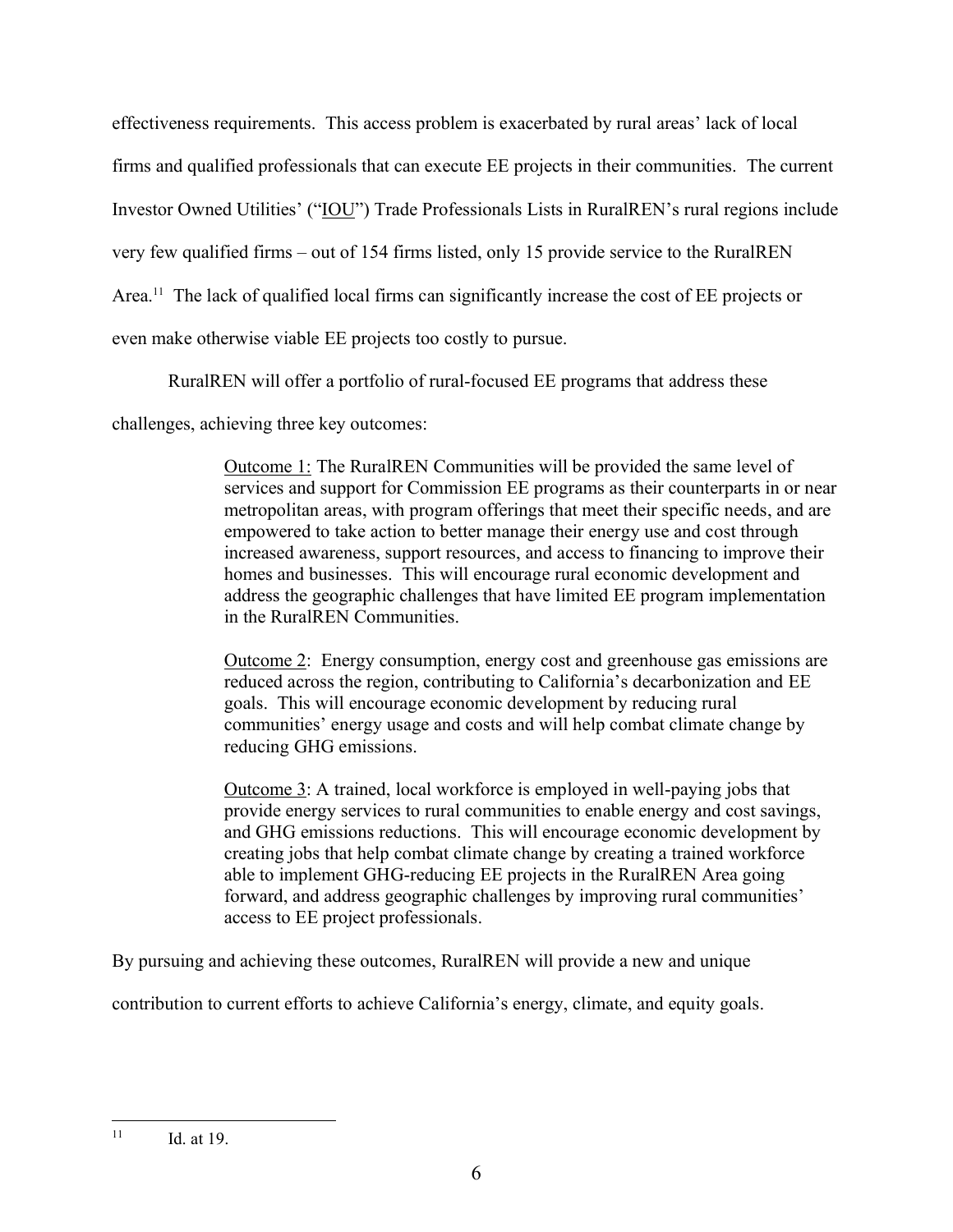#### **B. Description of RuralREN's Governance Structure**

RuralREN will cover a service area (the "RuralREN Area") of approximately 70,000 square miles, consisting of 31 counties and 115 cities. The RuralREN Area covers roughly half of California's land area, but contains only 17.7% of the state's population (just over 7 million residents), and includes none of the State's major metropolitan areas. The RuralREN Area includes a diverse range of terrains and climates. Of California's 16 defined climate zones, 10 fall within the RuralREN Area, including climate zones that experience some of California's greatest temperature extremes.<sup>12</sup>

In developing the RuralREN proposal, the RuralREN Partners put a great deal of work into identifying the optimal governance structure for a REN with such a large and diverse service area, focusing on the need to balance the efficiency and economies of scale achieved through centralized governance with the need to be responsive to the needs of a large and diverse set of communities. The result of this hard work, the RuralREN governance structure, is described in detail in RuralREN's Executive Summary.<sup>13</sup> Broadly, the organization includes Implementing Agencies, Technical Advisory Committees, Leadership Team, and an Administrator organized according to the following diagram:

 $12$  Id. at 22.

<sup>13</sup> Portfolio Application (Executive Summary) at 10-12.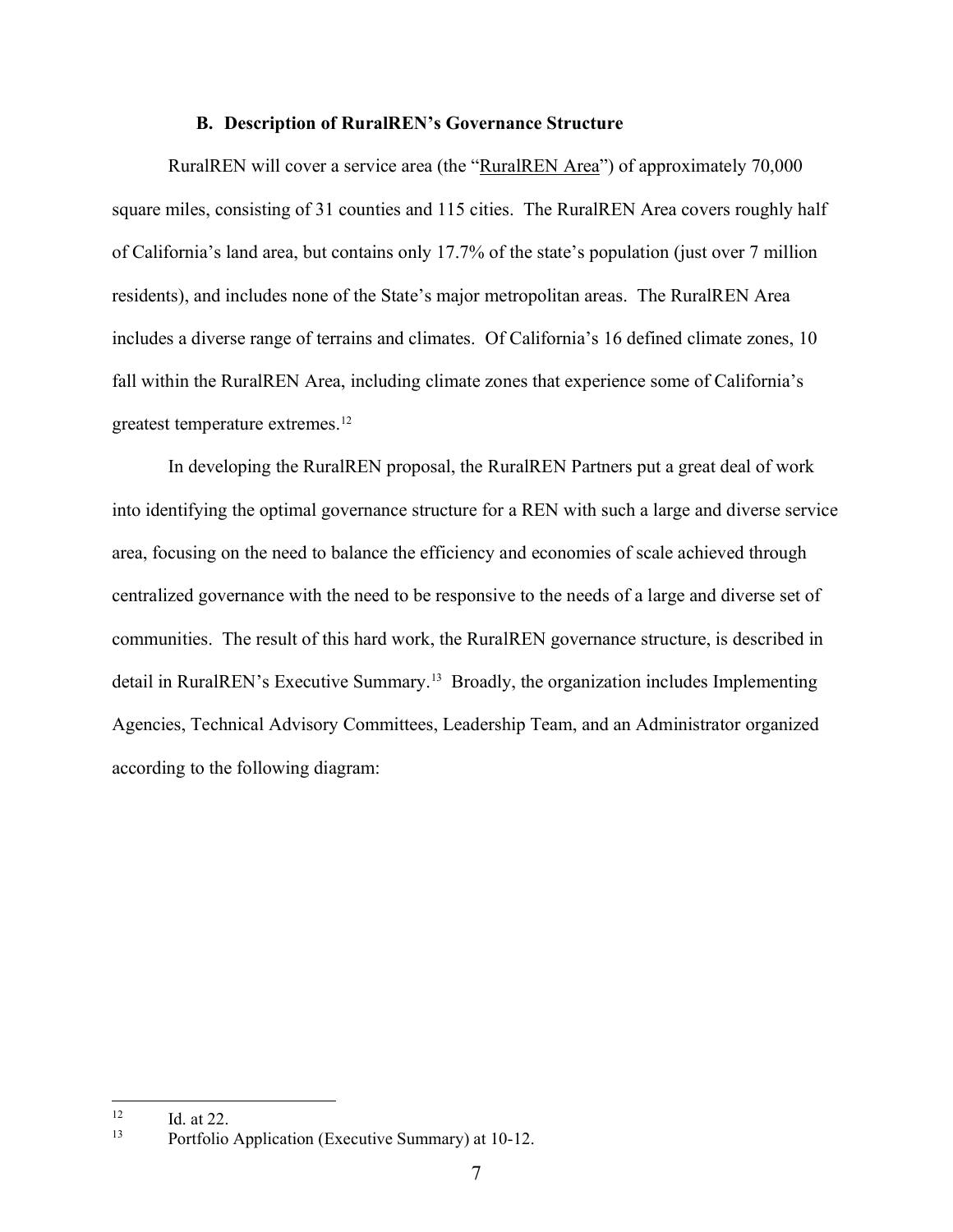

RuralREN will be led by a governing board, or Leadership Team, with membership composed of one representative from each of the Rural and Hard To Reach Working Group ("RHTR") Partners. The Leadership Team will be advised by an Equity and Environmental/Social Justice Advisory Committee and a Regional Advisory Committee. Executive functions will be fulfilled by the Program Administrator, RCEA, which will act as the Lead Agency and be responsible for: filing required regulatory submissions and reporting to the Commission; representing RuralREN in Commission proceedings and on committees as necessary; managing portfolio-wide procurement and contracts; providing oversight of budgets; coordinating with IOUs on invoicing and regulatory requirements. The Program Administrator will then work with the Implementing Agencies for each of the RuralREN Regions.

Beyond this broad summary, the RuralREN governance structure has several key elements that will help RuralREN in fulfilling its equity-focused purpose. First, RuralREN will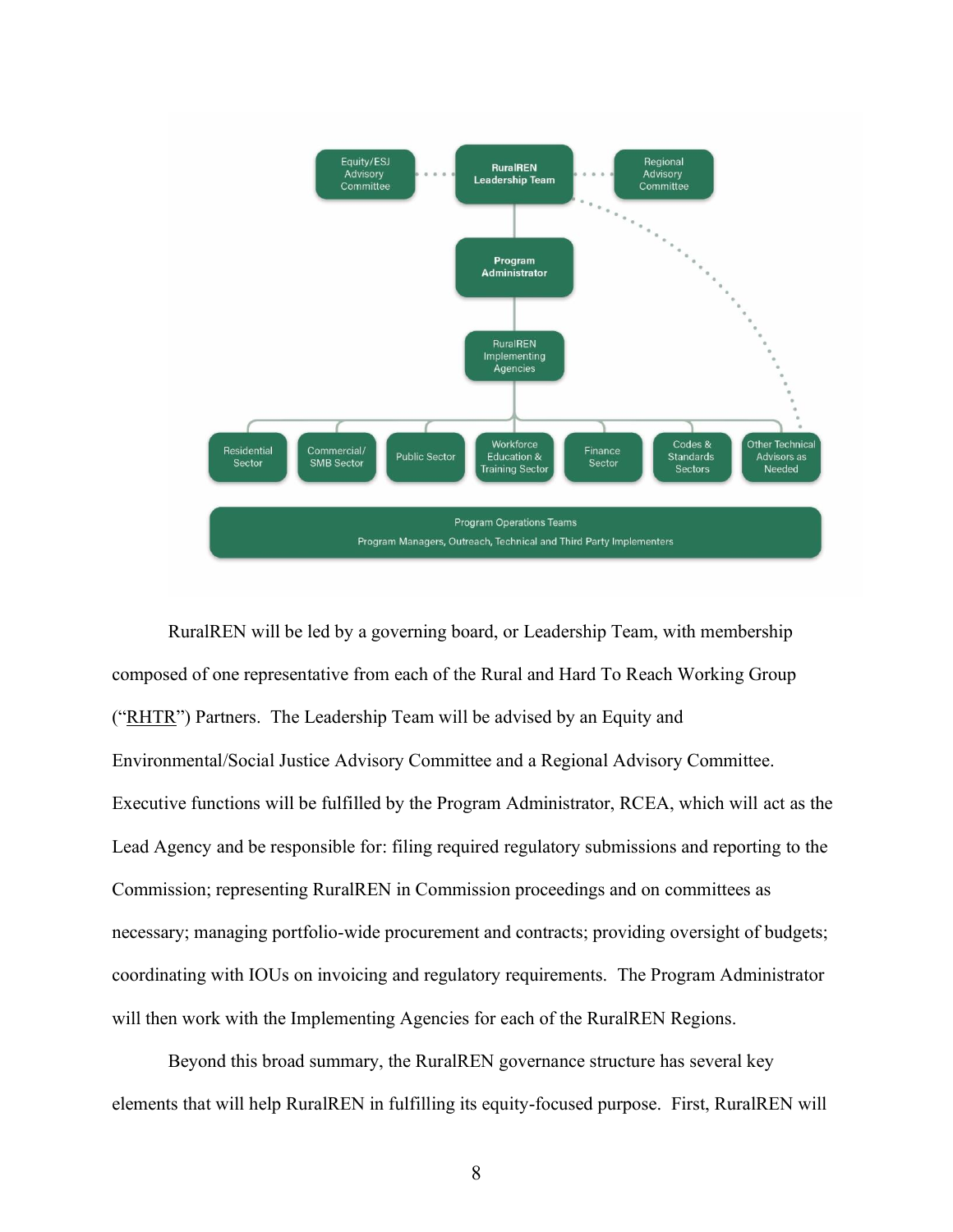cover a service area defined by its communities' shared interests and the common challenges they face rather than geographic proximity. This service territory is united by its primarily rural nature and its equity, climate change, and geographic challenges. These uniting factors are discussed in detail above, and in the Executive Summary.

Second, RuralREN will be governed by the RuralREN Partners, a diverse group of local government agencies and advocacy organizations.<sup>14</sup> Having a REN run by such a diverse group of organization types will ensure that a broader range of perspectives and expertise are brought to RuralREN's governance. The expertise brought by the RuralREN Partners is extensive. Together, the RuralREN Partners have over 88 years of EE implementation experience.

Third, as required by D.19-12-021, RuralREN is being formed by more than one local government agency.<sup>15</sup> RCEA and the Association of Monterey Bay Area Governments are Joint Powers Authorities, and the County of San Luis Obispo is a California county.

Fourth, RuralREN will be divided into four distinct regions that reflect the RuralREN Area's diversity. Each region will be governed by one or more RuralREN Partners, as summarized in the table below.

| <b>RuralREN</b> Region    | <b>RuralREN</b> Partner | <b>Counties Served</b> | Land Area, sq. | Population |
|---------------------------|-------------------------|------------------------|----------------|------------|
|                           | Organization            |                        | miles          |            |
| <b>North Coast</b>        | Redwood Coast Energy    | Humboldt, Lake,        | 8,331          | 296,227    |
|                           | Authority (RCEA)        | Mendocino              |                |            |
|                           | Association of          |                        | 5,114          | 774,105    |
| <b>Central Coast</b>      | Monterey Bay Area       | Monterey, San Benito,  |                |            |
|                           | Governments             | Santa Cruz             |                |            |
|                           | (AMBAG)                 |                        |                |            |
|                           | County of San Luis      | San Luis Obispo        | 3,299          | 282,424    |
|                           | Obispo (SLO)            |                        |                |            |
| <b>San Joaquin Valley</b> | San Joaquin Valley      | Fresno, Kern, Kings,   | 27.262         | 4,313,060  |
|                           | Clean Energy            | Madera, Merced, San    |                |            |
|                           | Organization            | Joaquin, Stanislaus,   |                |            |
|                           | (SJVCEO)                | Tulare                 |                |            |

*Table 1: RuralREN Regions*

<sup>&</sup>lt;sup>14</sup> Detailed descriptions of the RuralREN partners provided in the Portfolio Plan (Executive Summary) at 6-8.

D.19-12-021 at 88 (OP 2).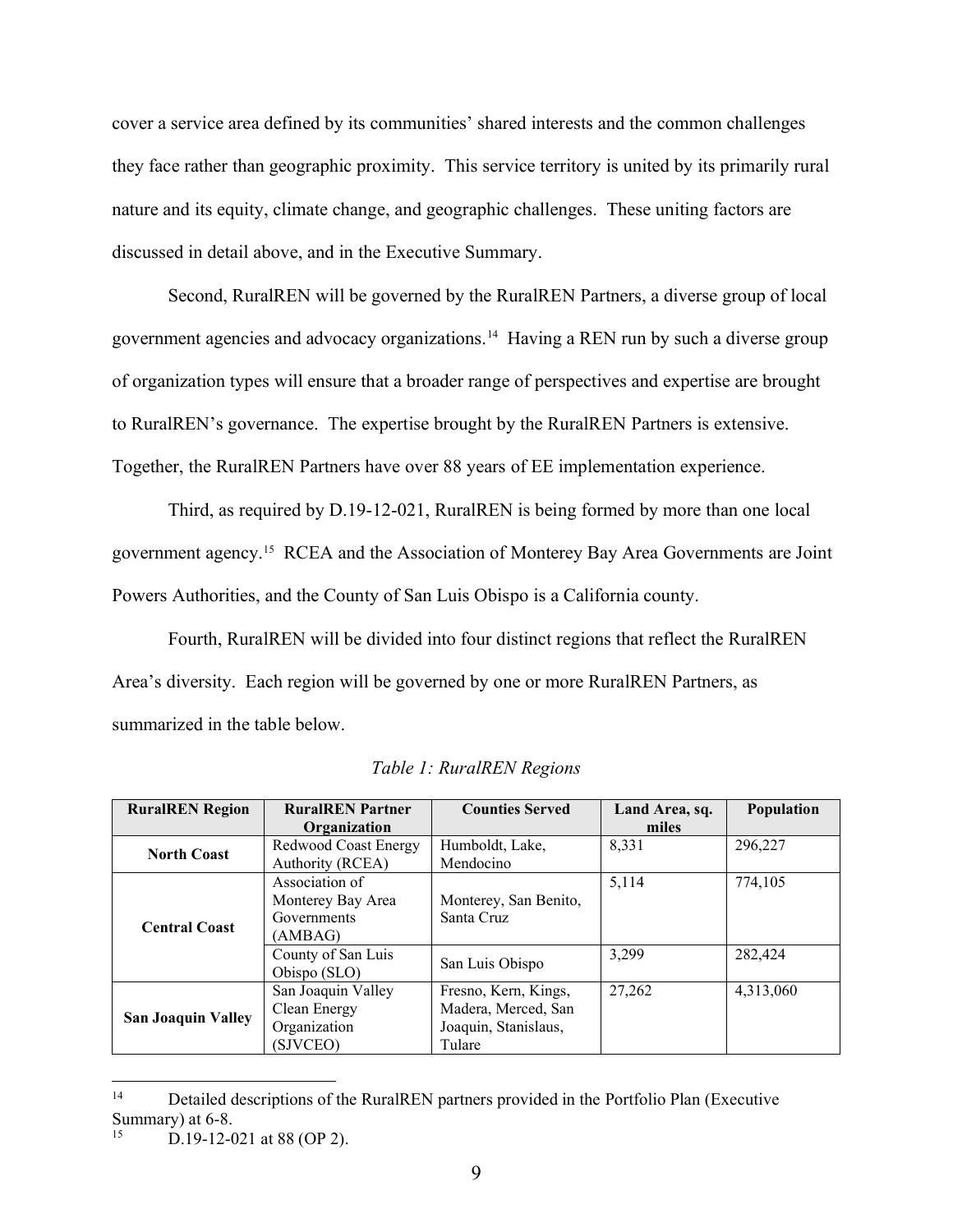|               | High Sierra Energy<br>Foundation (HSEF) | Inyo, Mono                                                                                                                           | 13,230 | 32,211    |
|---------------|-----------------------------------------|--------------------------------------------------------------------------------------------------------------------------------------|--------|-----------|
| <b>Sierra</b> | Sierra Business Council<br>(SBC)        | Alpine, Amador, Butte,<br>Calaveras, El Dorado,<br>Lassen, Mariposa,<br>Nevada, Placer, Plumas,<br>Sierra, Sutter,<br>Tuolumne, Yuba | 21,013 | 1,306,482 |
|               |                                         | Total                                                                                                                                | 78.249 | 7,004,509 |

Each region's program offerings will be determined by the region's implementing agencies based on the region's specific needs and priorities. Each region's implementing agencies will use their local knowledge and connections to maximize the effectiveness of the programs offered.

Finally, recognizing the fact that so many of RuralREN's customers and communities are disadvantaged, hard to reach, underserved, vulnerable, or face other equity challenges, RuralREN is being formed as an equity-focused REN. All of RuralREN's decisions and activities will be strongly informed and guided by equity considerations, a purpose that is reflected in RuralREN's organizational design from top to bottom. At the leadership level, the RuralREN board will be advised by an Equity and Environmental/Social Justice Advisory Committee. Almost 80% of the RuralREN's budget is allocated toward equity programs, and four out of RuralREN's seven proposed programs are categorized as equity programs.<sup>16</sup> Thus, a significant majority of RuralREN's resources and efforts will go to direct equity efforts.

# **C. The RuralREN Portfolio Application Has Been Presented To CAEECC And Received Broad Stakeholder Feedback**

A summary of RuralREN's Portfolio Application was presented at a CAEECC/Stakeholder workshop held on February 16, 2022. A copy of the RuralREN CAEECC presentation is included as Appendix D to the Portfolio Application. A written summary of

<sup>&</sup>lt;sup>16</sup> RuralREN's Portfolio includes the following equity programs: Residential Equity, Public Equity, Finance, and Workforce Education and Training.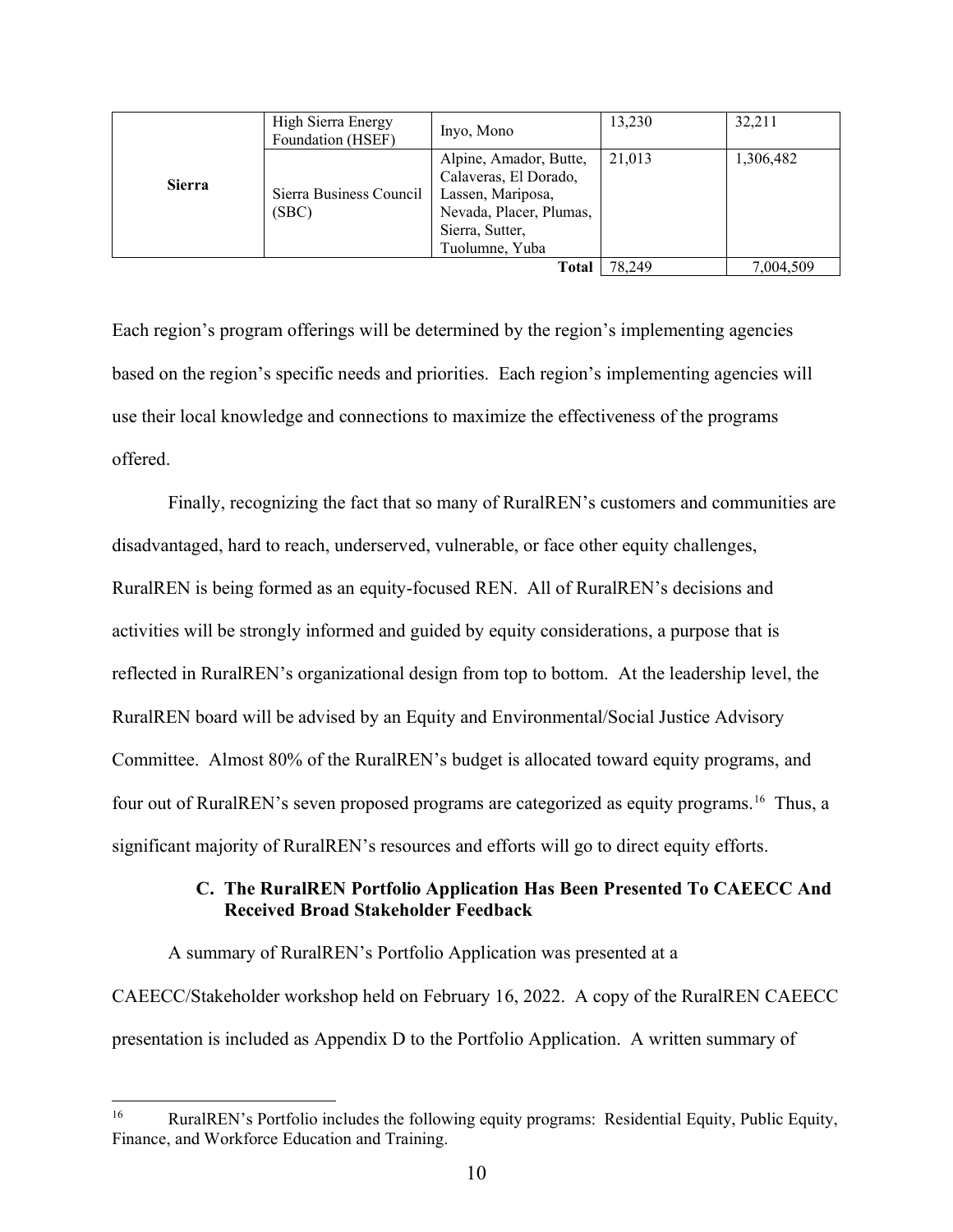feedback received from the workshop and any other stakeholder input, along with the response or changes that were made as a result of the input, are provided in Appendix C to the Portfolio Application. As instructed by the Energy Division and the CAEECC Coordinators, RCEA and the RuralREN Partners will also be presenting the RuralREN Portfolio Application at the March 10, 2022 CAEECC meeting. In recognition of the importance of providing other parties with as much notice as possible and coordinating as closely as possible with the rolling portfolio process and deadlines, the RuralREN Partners decided to file this Motion on March 4, 2022 (the same day that existing PAs are filing their rolling portfolio applications) rather than waiting until after the March 10, 2022 CAEECC meeting to file. Prior to submitting this Motion, the RuralREN Partners confirmed with CAEECC and the Energy Division that presenting the Portfolio Application at the February 16, 2022 workshop satisfies RuralREN's CAEECC presentation requirement.

In addition to presenting at CAEECC, the RuralREN Partners conducted significant outreach to communities in the RuralREN Area, receiving broad support for the RuralREN proposal. Letters of support for RuralREN are provided as Appendix B to the Portfolio Application.

#### **D. The Portfolio Application Includes All Other Required Information**

The RuralREN Portfolio Application provides all additional information (not discussed above) required by D.19-12-021. The location of this information is provided in the following table:

| <b>Required Information/Documents</b>       | Location(s)                               |
|---------------------------------------------|-------------------------------------------|
| A "letter of commitment to cooperate" from  | Portfolio Application, Appendix A, at pp. |
| each existing program administrator with    | 140-158.                                  |
| whom the new REN's proposed activities will |                                           |
| overlap.                                    |                                           |
|                                             |                                           |

*Table 2: RuralREN Index of Information Required by D.19-12-021*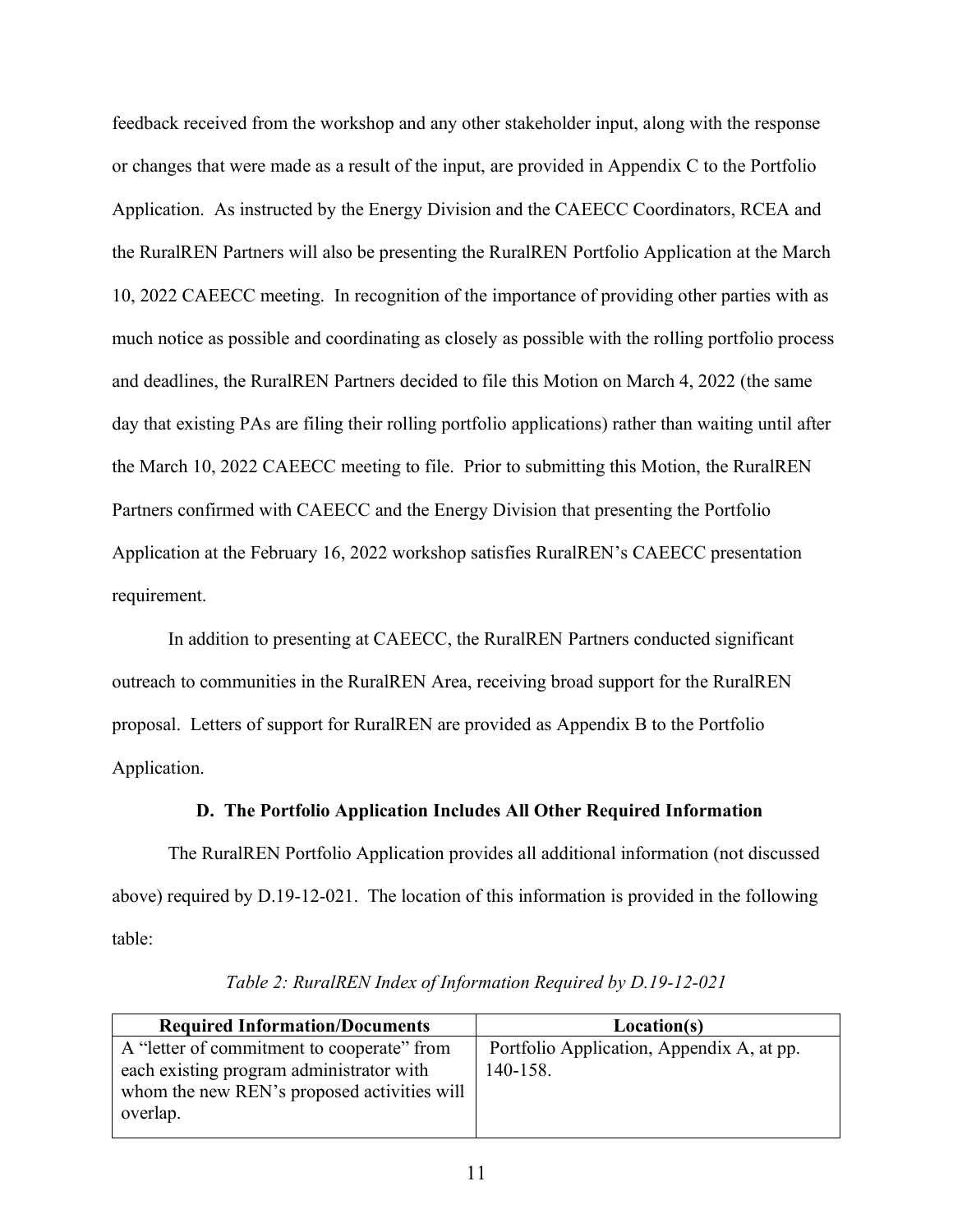| A proposed set of energy savings targets.                                                                          | Portfolio Application, Exhibit 02 (2023-2027)<br>Portfolio Plan), Section a.iii          |
|--------------------------------------------------------------------------------------------------------------------|------------------------------------------------------------------------------------------|
| A proposed set of goals and metrics.                                                                               | Portfolio Application, Exhibit 02 (2023-2027)<br>Portfolio Plan), Exhibit 02, Section c. |
| An estimate of benefits and costs according to<br>the Total Resource Cost and Program<br>Administrator Cost tests. | Portfolio Application Exhibit 01 (Business)<br>Plan), Section b.                         |

# **II. THE COMMISSION SHOULD APPROVE THE PORTFOLIO APPLICATION**

# **A. RuralREN's Portfolio Is Reasonable And Meets The Requirements of D.12- 11-015**

D.12-11-015 requires that to be approved by the Commission, a REN's proposed

activities must fall under at least one of the following criteria:<sup>17</sup>

- 1. *Activities that utilities cannot or do not intend to undertake*. The rationale for this should be obvious – if a REN can deliver a service to the market that the utilities cannot, it should be considered.
- 2. *Pilot activities where there is no current utility program offering, and where there is potential for scalability to a broader geographic reach, if successful*. In this case, the concept would be to test program delivery that is different or unique, for potential to be scaled up to a statewide approach delivered either by RENs and/or by utilities in the future.
- 3. *Pilot activities in hard-to-reach markets, whether or not there is a current utility program that may overlap*. These activities may or may not be intended to be scalable to a larger area. The rationale is that hard-to-reach markets (including multi-family and low- to moderate-income residential, as well as small commercial) need all the help they can get to achieve successful energy efficiency savings. A piloted approach may work well in a particular geographic region because of its specific characteristics, or it may be appropriate for a wider delivery by RENs and/or utilities elsewhere.

<sup>17</sup> D.12-11-015 at 17; D.19-12-021 at 4-5.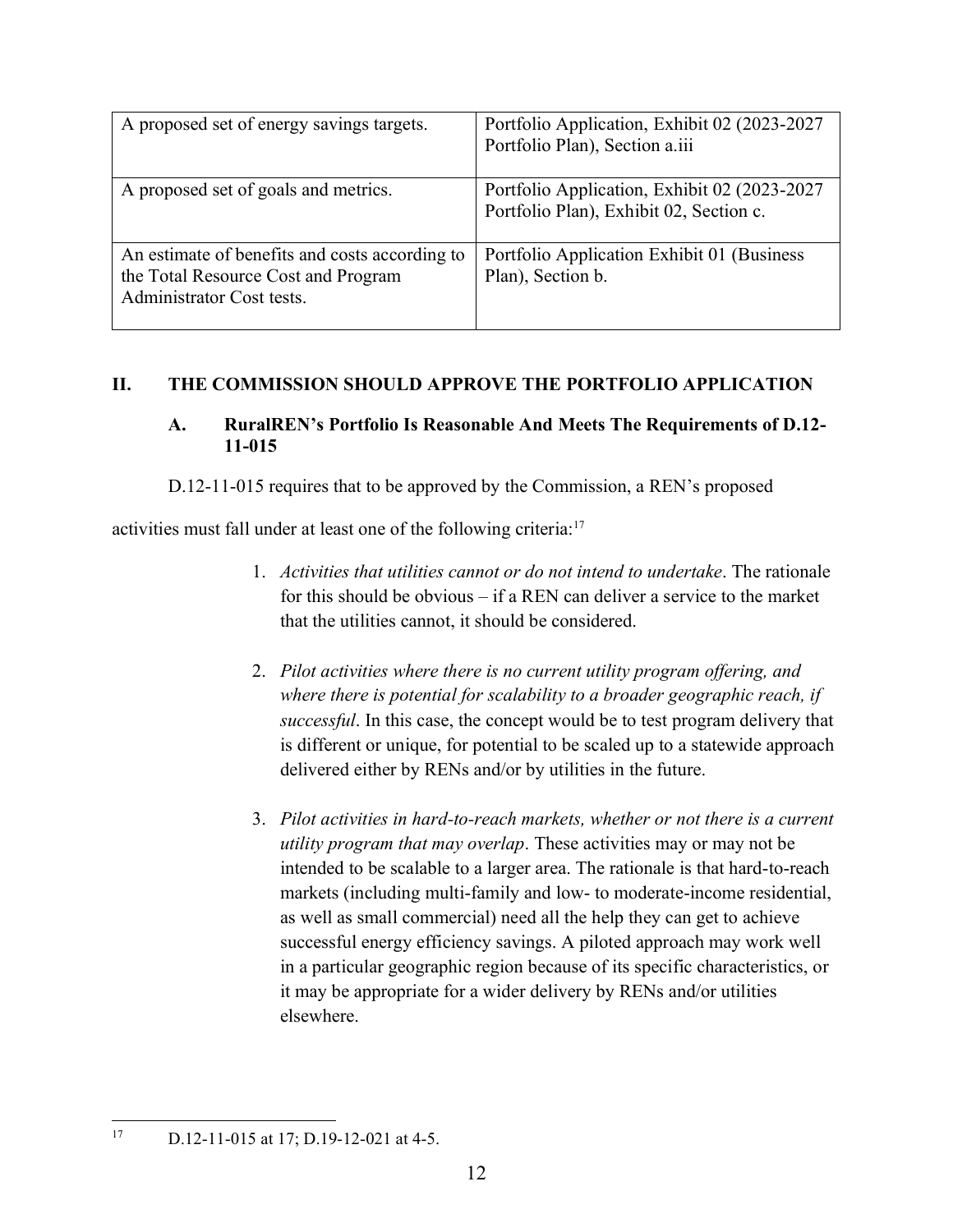All of RuralREN's proposed activities meet at least one of these criteria. RuralREN's Portfolio consists of seven EE programs: four equity programs, two resource acquisition programs, and one market support program. RuralREN will offer the following equity programs:

- *Finance* A rurally focused finance offering will equitably support the residential, small businesses and public sectors through 0% loans, including bridge loans and microloans, that will encourage and accelerate the implementation of EE projects. The program addresses first-cost and access to capital barriers that exist in rural California by providing guidance and support to customers during their participation in EE-related offerings.
- *Workforce Education and Training* RuralREN's Workforce Education and Training ("WE&T") pilot will accelerate training (upskilling of existing workers and training for new workers) and increase new opportunities for employment. The program pathways will support other RuralREN programs and other PAs' (core and RA) programs by creating locally based workforces. This will benefit future generations and build community wealth though lower bills, career opportunities and local clean energy investments. The WE&T pilot will include two main efforts:
	- o Climate Careers: will provide at-risk, low-income youth ages 16-22 with training to conduct Green House Calls. This pilot will be tested in communities along the I5 and 99 corridors.
	- o Clean Energy Academy: will provide community members with EE and electrification training, as well as career readiness support and job placement.
- *Residential Equity* RuralREN's Residential Equity pilot effort will provide our hard to reach, disadvantaged, and underserved residents with Green House Calls and installation of non-claimed EE measures. The pilot will also provide Zero Net Energy ("ZNE") online virtual home energy audits, which will use data and energy modeling though an online dashboard to present homeowners with tailored path toward ZNE.
- *Public Equity* available to a subset of RuralREN counties that went unassigned in Pacific Gas and Electric Company's ("PG&E") non-resource solicitation for local government programs. This program will offer technical assistance to public agencies and track and report EE benefits.

All four of RuralREN's equity programs are "*Activities that utilities cannot or do not intend to undertake,*" as similar rurally targeted efforts are not part of the IOUs' current or requested EE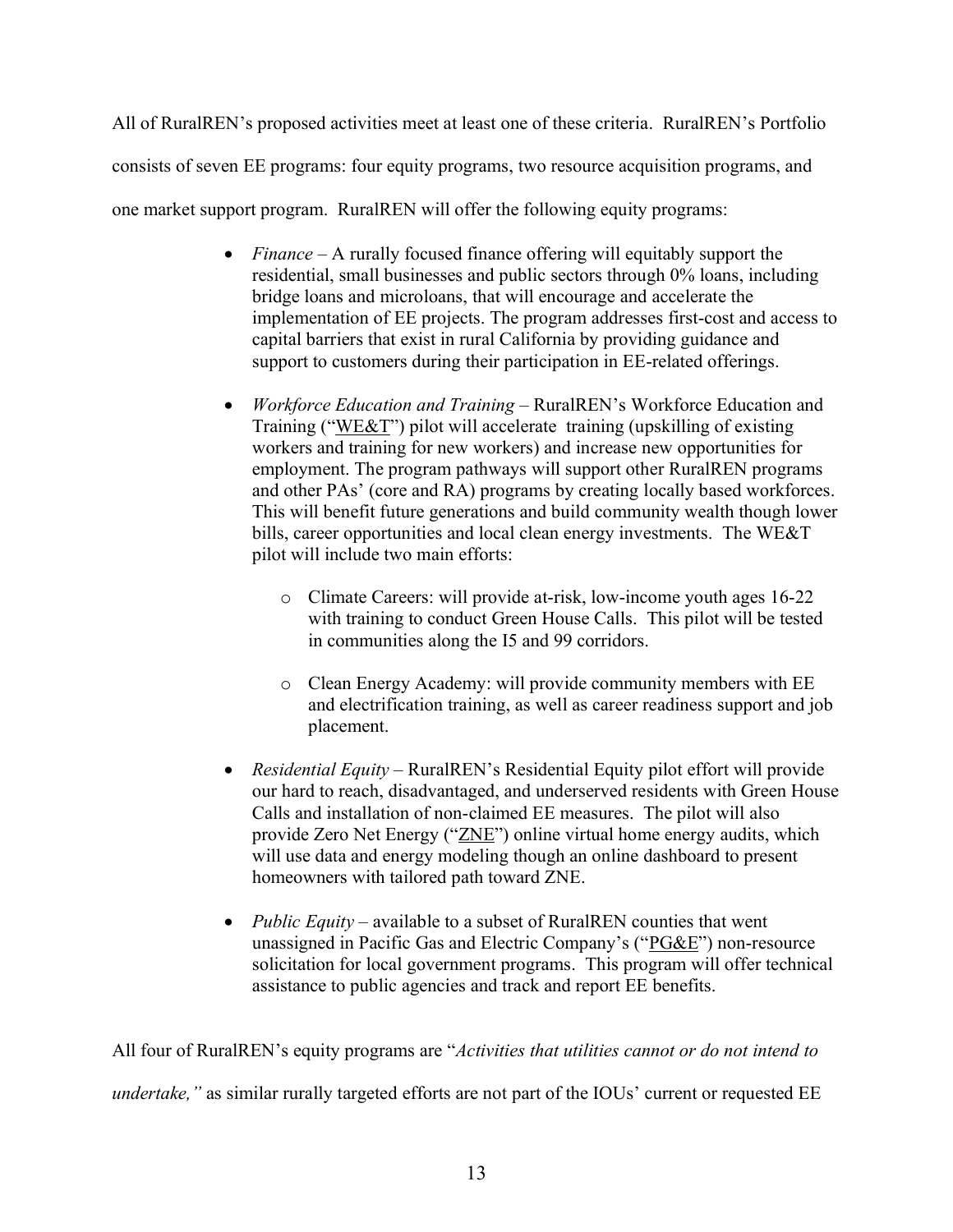portfolios. Further, RuralREN's WE&T and Residential Equity pilots are "*pilot activities in* 

*hard-to-reach markets*."

RuralREN will offer the following two resource acquisition programs in its most remote

regions (the North Coast and Southern Sierra areas):

- *Commercial RA* will focus on filling the needs of commercial customers that have been unmet by other utility and statewide programs. Will deliver directto-customer rebates for energy efficient and electrification upgrades as well as some direct installation options.
- *Residential RA* will focus on filling the needs of residential customers that have been unmet by other utility and statewide programs. Will deliver directto-customer rebates for energy efficient purchases and electrification upgrades as well as some direct install options.

Both of RuralREN's resource acquisition programs are "*Activities that utilities cannot or do not* 

*intend to undertake,"* as they are specifically targeted to only those hard-to-reach rural

communities with EE needs left unmet by IOU programs.

RuralREN will offer one market support program:

• *Codes and Standards* – will provide rural building departments and building professionals with education and technical resources to increase comprehension of and compliance with California's Building Energy Efficiency Code (Title 24) and escalate more rapid adoption of new standard technologies. The RuralREN Codes and Standards program will help the RuralREN Communities to reduce energy usage through improved building design and construction and greater code compliance and enforcement.

This program is an "*Activity that utilities cannot or do not intend to undertake,"* as similar rurally targeted market support programs are not part of the IOUs' current or requested EE portfolios.

# **B. The Portfolio Application's Proposed Funding Period is Reasonable**

The RuralREN Portfolio Application's proposed a funding period beginning in 2023 and

continuing through 2027. This funding period is reasonable and consistent with applicable

Commission requirements. The Commission should approve it. In D.21-05-031, the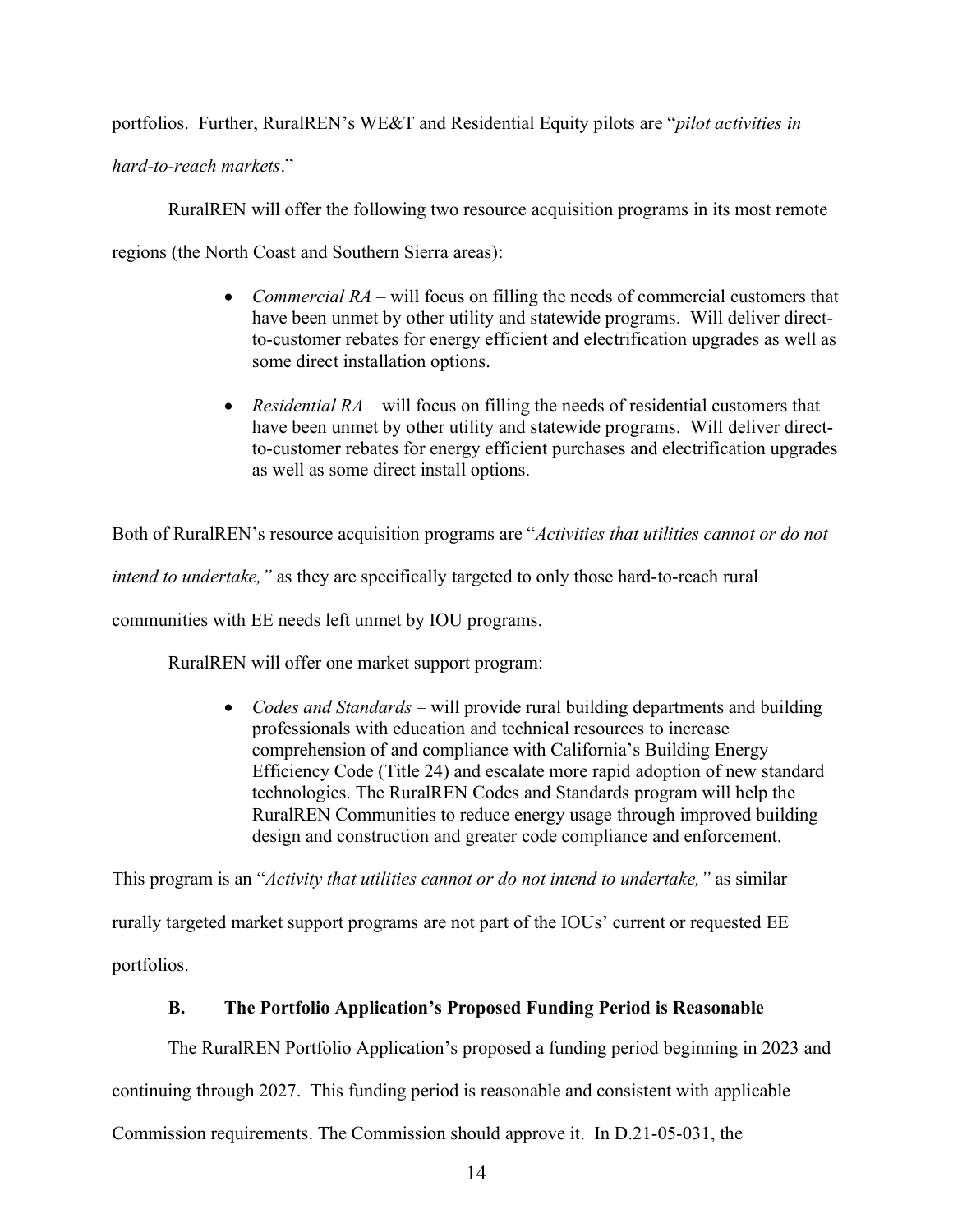Commission modified the rolling portfolio planning process, instructing existing PAs to submit applications that include a four-year program portfolio for the period 2024-2027 that includes "annual budgets totaling to a four-year revenue requirement."<sup>18</sup> To maximize RuralREN's alignment with the rolling portfolio process, RuralREN's budget request aligns with the 2024- 2027 period. However, because RuralREN is a new REN being formed pursuant to the process set forth in D.19-12-021, RuralREN's budget request also includes 2023, which would be RuralREN's first program year.

The inclusion of 2023 in RuralREN's proposed budget is consistent with established Commission practices and Decisions regarding REN formation. The Commission has consistently authorized new RENs to begin operation within a reasonable time after their Application submissions (and their Commission approval), regardless of the rolling portfolio application timeframe. For instance, the Inland Regional Energy Network ("I-REN") REN filed its REN Application on February 26, 2021, and in D.21-11-013 (issued November 18, 2021), was authorized to begin service in 2022. In approving I-REN's motion, the Commission specifically noted that the established Commission rule allowing a new REN proposal to be brought at any time makes it "likely that any new REN proposal would be unsynchronized with other program administrators' business plans at the beginning, and require some time to be aligned later."<sup>19</sup>

Here, RCEA is submitting its RuralREN Motion nearly 10 months before its proposed 2023 service start date. In comparison, I-REN submitted its Motion just over 10 months before its Commission-approved 2022 start date. As the Commission implicitly recognized in D.21-11- 013, 10 months is a reasonable amount of time to allow for stakeholder input, Commission

 $18$  D.21-05-031 at 81.

D.21-11-013 At 10.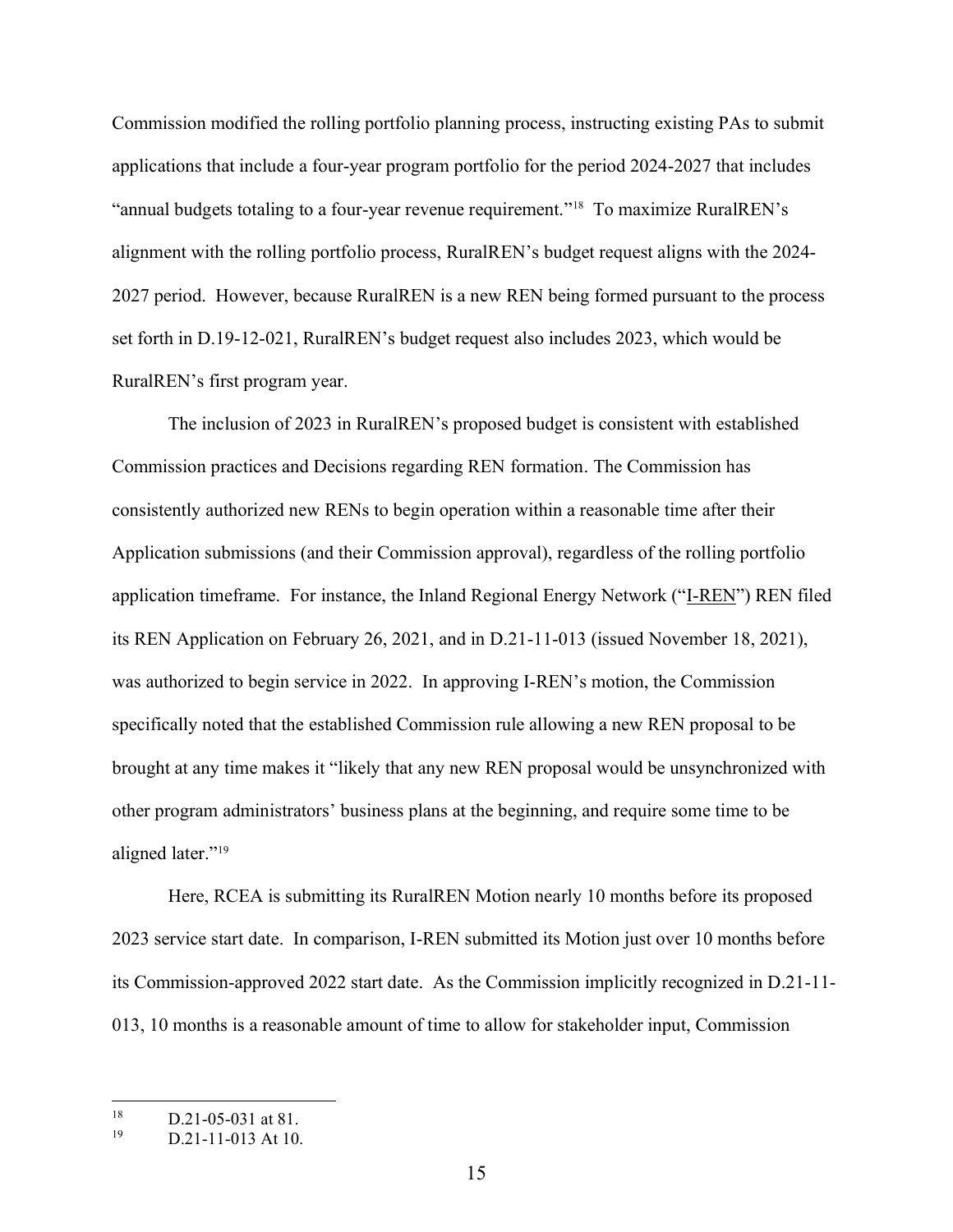review, and necessary preparation. As such, RuralREN should be allowed to begin service in 2023, and its inclusion of 2023 in its budget request is reasonable.

### **III. THE PROPOSED RURALREN BUDGET IS REASONABLE**

A detailed breakdown of RuralREN's proposed budget for the five-year period from 2023-2027 is provided in Exhibit 1 at pp. 62-63. This budget is summarized in the following table:

| Program            | 2023   | 2024   | 2025   | 2026   | 2027   |
|--------------------|--------|--------|--------|--------|--------|
| Commercial         | 400    | 954    | 1,226  | 1,450  | 1,426  |
| CC Finance         | 2,867  | 3,695  | 3,889  | 3,406  | 3,167  |
| <b>CC WE&amp;T</b> | 2,962  | 5,107  | 5,138  | 5,149  | 5,163  |
| CC C&S             | 1,098  | 1,442  | 1,498  | 1,620  | 1,736  |
| Public             | 546    | 578    | 581    | 534    | 534    |
| Residential        | 3,651  | 7,795  | 8,450  | 9,224  | 9,381  |
| <b>EMV</b>         | 121    | 207    | 218    | 224    | 224    |
| Total:             | 11,648 | 19,961 | 21,002 | 21,610 | 21,634 |

*Table 3: RuralREN Portfolio Budget Request (\$ thousand)*

This budget request is reasonable and should be approved by the Commission.

RuralREN's proposed budget reflects the projected cost of implementing its programs. RuralREN will offer its programs to customers and communities in an area with a population of seven million. It costs more money to offer EE programs to hard-to-reach and underserved rural communities and customers. Historically, this has been a major barrier to EE program implementation in rural communities, a problem that RuralREN was formed to address. While RuralREN is not bound by cost-effectiveness, it has made every possible effort to keep its budget trim and to request only the amount that an efficiently run REN reasonably needs to implement the programs in question. Given that RuralREN seeks to offer programs in a service area with seven million residents, RuralREN's budget request breaks down to an ask of just \$1.66 per customer for year 1, and just \$3.01 annually per customer for years 2-5. RuralREN's proposed budget does not exceed the Commission's 10% cap for administrative costs.